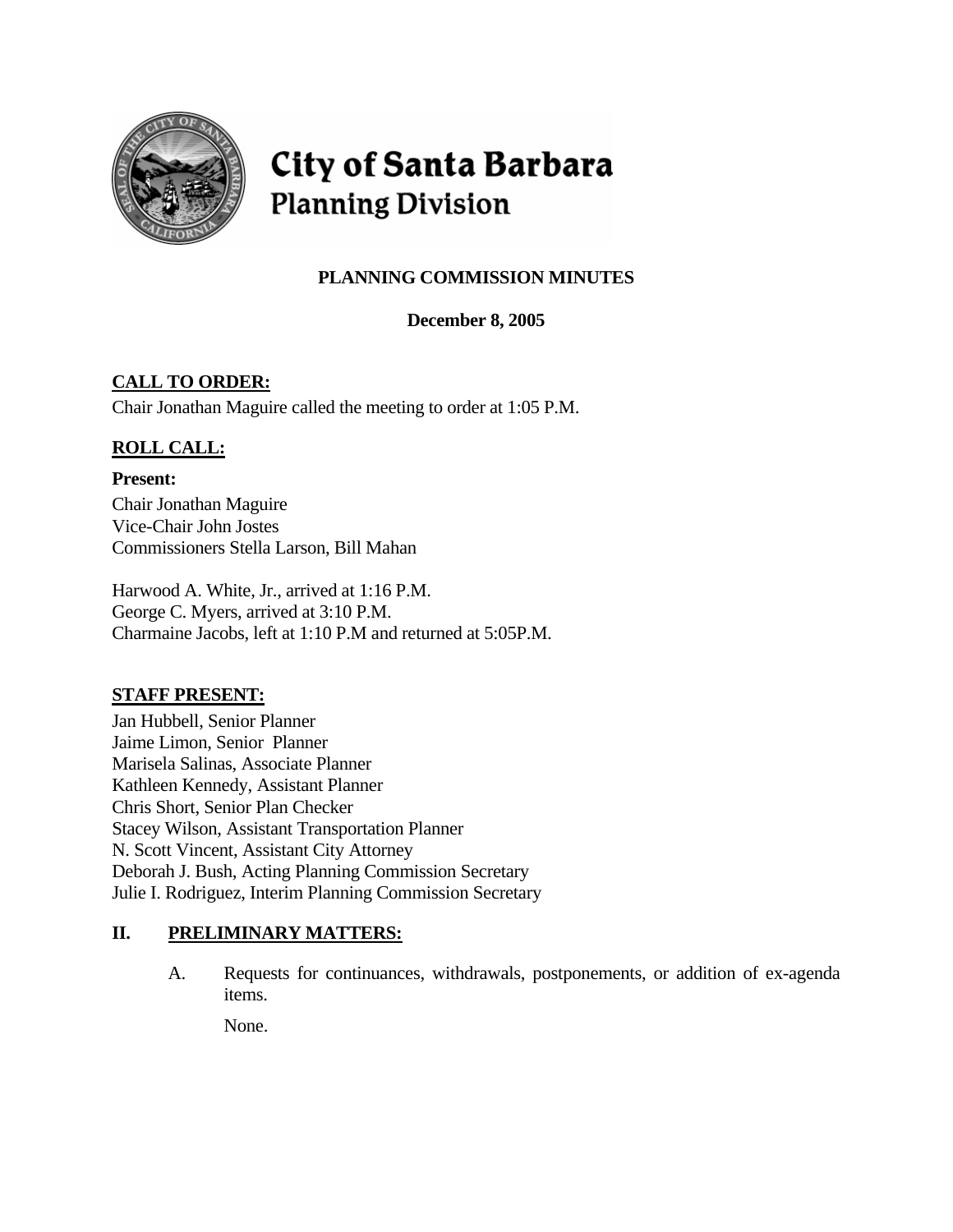B. Announcements and appeals.

Ms. Hubbell announced that today was Chair Maguire's last meeting. The Planning Commissioners and audience gave him an ovation.

C. Comments from members of the public pertaining to items not on this agenda.

Paul Hernardi invited the Commissioner's to the CPA's Holiday Party for  $46<sup>th</sup>$  Anniversary, 5:30-8:30, December 9, 2005 at the Contemporary Arts Forum.

#### **III. CONSENT ITEMS:**

### **ACTUAL TIME: 1:08 P.M.**

#### **A. APPLICATION OF MAGDALENA CORVIN, AGENT FOR DENNIS WALSH, OWNER, 23 FRANCISCO DRIVE, APN 055-141-042, AND SALLY & ANDREW NORRIS, OWNERS, 12 FRANCISCO DRIVE, APN 055-141-015, A-1 SINGLE-FAMILY RESIDENTIAL ZONE, GENERAL PLAN DESIGNATION: RESIDENTIAL, ONE UNIT/ACRE (MST2002-00309)**

The project consists of a one time extension of a Lot Line Adjustment and front and interior setback modifications between two adjacent properties located in the A-1, Single-Family Residential Zone. The discretionary application required for this project is a Time Extension for an approved Lot Line Adjustment and Modifications.

The Environmental Analyst has determined that the project is exempt from further environmental review pursuant to the California Environmental Quality Guidelines Section 15305.

Case Planner: Trish Allen, Associate Planner Email: [tallen@SantaBarbaraCA.gov](mailto:tallen@SantaBarbaraCA.gov)

Ms. Hubbell requested that the Staff Report be waived.

#### **MOTION: Mahan/Jostes**

Waive the Staff Report

This motion carried by the following vote:

Ayes: 4 Noes: 0 Abstain: 0 Absent: 3 (White, Myers, Jacobs)

Public Comment was opened at 1:09 P.M. and with no one wishing to speak, was closed at 1:09 P.M.

**MOTION: Mahan/Larson Assigned Resolution No. 081-05** 

Approve the Extension as outlined in the Staff Report.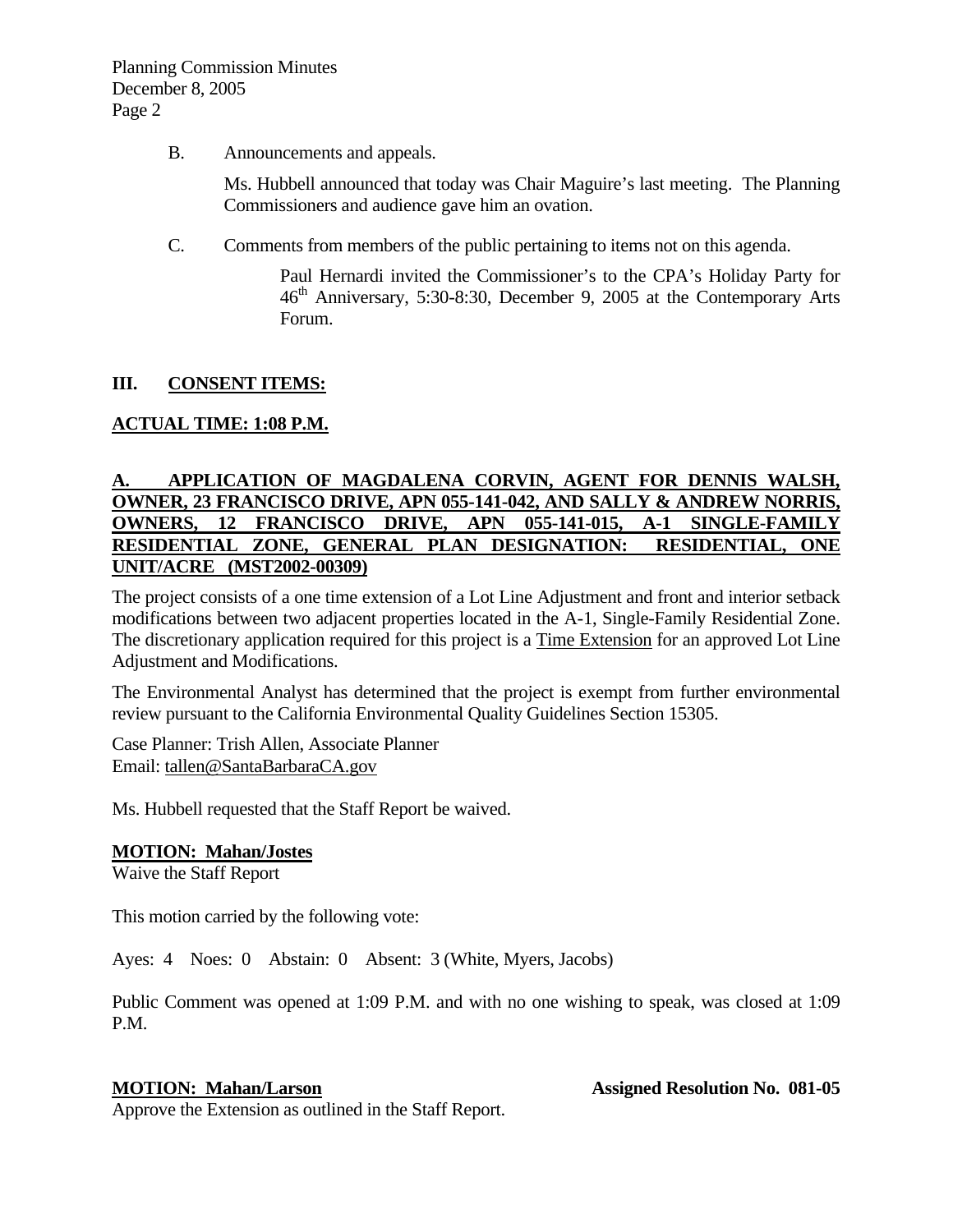This motion carried by the following vote:

Ayes: 4 Noes: 0 Abstain: 1 (Jacobs) Absent: 2 (White, Myers)

Chair Maguire announced the ten calendar day appeal period.

### **ACTUAL TIME: 1:09 P.M.**

Commissioner Jacobs stepped down for the next two projects.

#### **B. APPLICATION OF JONATHAN DOHM, AGENT, FOR THE SANTA BARBARA MENTAL HEALTH ASSOCIATION AND REDEVELOPMENT AGENCY, 617 GARDEN STREET, APNS 031-152-025 AND 031-152-028; C-M COMMERCIAL MANUFACTURING ZONE, GENERAL PLAN DESIGNATION: MAJOR PUBLIC AND INSTITUTIONAL/OFFICES/RESIDENTIAL (MST2005-00575)**

The project consists of a three-unit, one-lot subdivision for an approved mixed-use project with 13,075 square feet of commercial space, 51 residential units, and 110 parking spaces. The condominium units would be comprised as follows: Unit  $1 - 51$  residential apartments and common space (37,782 square feet); Unit 2 – commercial space on the first and second floors (13,852 square feet) for the Mental Health Association; and Unit 3 – commercial space on the third floor (3,688 square feet) for a non-profit owner. The parking would be held in common as previously approved.

The Planning Commission previously approved a mixed-use development on the site on January 27, 2005. Currently on the site there is an existing 1,160 square foot office building, four apartment units, 5,212 square foot athletic club and City employee parking lot, which have been approved for demolition.

The discretionary application required for this project is a Tentative Subdivision Map for a onelot subdivision to create three (3) condominium units (SBMC Chapters 27.07 and 27.13).

The Environmental Analyst has determined that the project is exempt from further environmental review pursuant to the California Environmental Quality Guidelines Sections 15315.

Case Planner: Marisela G. Salinas, Associate Planner Email: msalinas@santabarbaraca.gov

Marisela Salinas, Associate Planner, gave a brief overview of the project.

Jonathan Dohm, Agent for Santa Barbara Mental Health Association introduced the project team: Carl Steinberg, Bermant Development; Jan Haufhouser, Architect, and Chris Jacobs, Project Attorney, and offered to answer any questions.

Public comment opened at 1:03 P.M.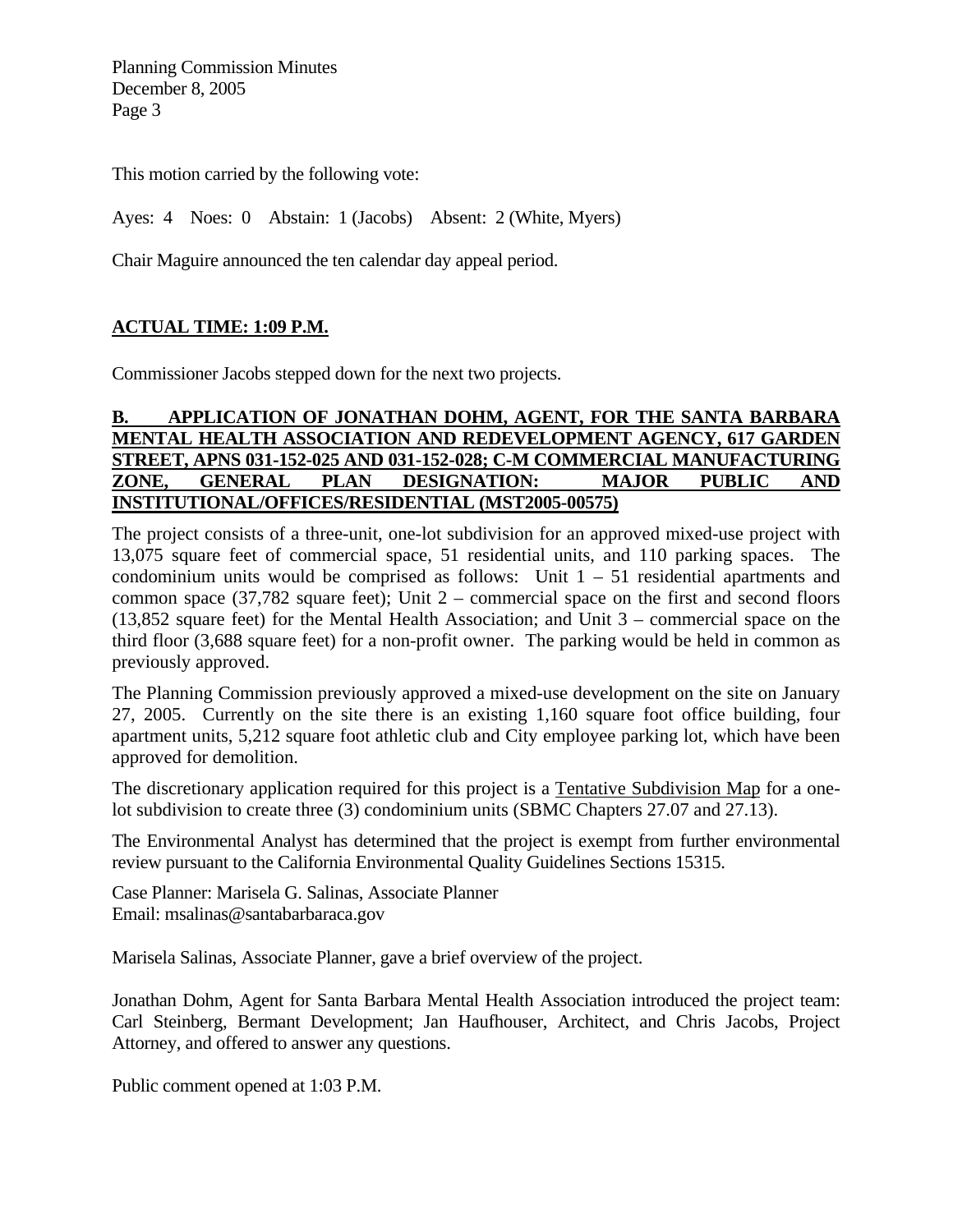Commissioner White arrived at 1:16 P.M.

The following people spoke in support of the project:

Christopher Jacobs, attorney, representing Santa Barbara Mental Health Association (SBMHA), addressed the Dawallo easement, the parking discussions between the Alano Club and SBMHA, and the alley maintenance concerns.

The following people spoke in opposition to the project:

Steve McGuire, attorney, representing Alano Club and Cota Street Studios, requested a continuance until the alley maintenance agreement issues are resolved. R. Peter Jackson, Alano Club of Santa Barbara, commented on alley maintenance agreement, Garden St. access, and easement resolution.

The following people, who opposed the project, relinquished their time to speak:

Robin O'Neill Armando Rivera. Adrian Lewis Chuck Neutz Charles Long Kristin Blanchard Judy MacNeil Kia Dawallo Steve Hartman Richard Mogus David Burkhardt Mike Cabezado Robert Miranda Alexandra Bourbon Sal Silva Aiko Lancy Cheryl Schmidt Kurt Johnson LaChe' Milo' Garybill Tristan McMahan Samantha Matern Connie Fleming

The following people commented on the project:

Leon Olson, Cota Street Studios, regarding the alley maintenance agreement.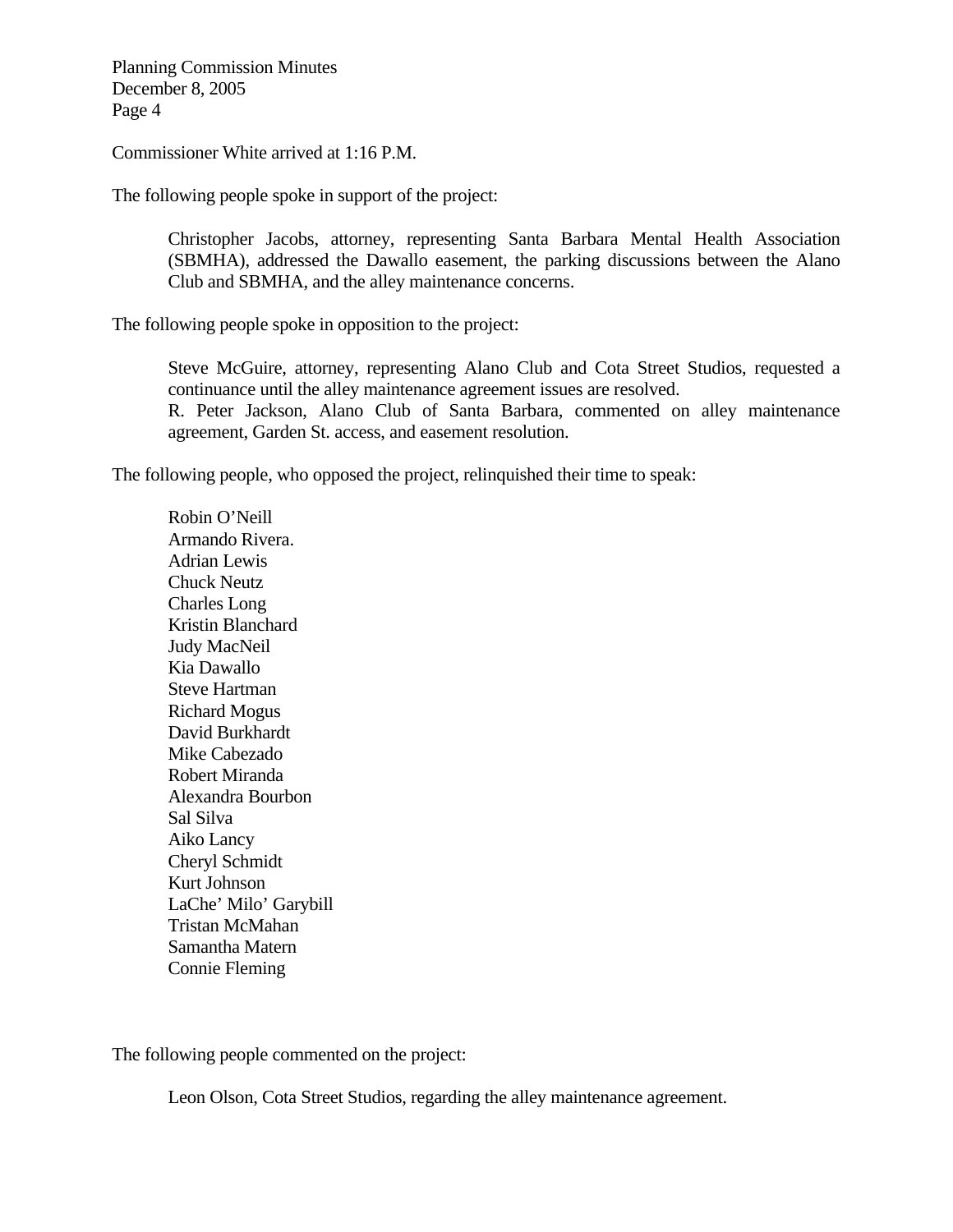With no one else wishing to speak, the public comment closed at 2:00 P.M.

Comments and questions by the Commissioners:

- 1. Asked Staff what is role of the Redevelopment Agency and how it fits into this project.
- 2. Concerned that, in the 11 months since the project was approved, the SBMHA and the Alano Club have not resolved the Alano Club's parking issues. Expressed frustration about the second floor closure of the Alano Club and hoped that the project would have included the re-opening of the second floor of the Alano Club. Reminded the applicant that a condition in the January approval suggested that an area now being described as 'green space' would be redesigned to be used for parking, expressly for the purpose of re-opening the decommissioned second-story.
- 3. Collectively expressed that a skilled mediator is most needed to help the SBMHA and Alano Club address the easement and alley issues that have not been resolved between January and December. Feels parking issue also needs to be resolved first.
- 4. Asked how much of the land involved in the SBMHA project is City land. It is about one third of the project.
- 5. Felt the City has a responsibility to be impartial when dealing with two non-profits, especially when City land is involved in one of the non-profit's projects.
- 6. Felt that there are unresolved issues that the City has an opportunity to address and that perhaps the City Council should take another look at this project.
- 7. Some Commissioners clarified that they do not intend to throw an impediment to the SBMHA, but were merely asking to make sure that nothing had been overlooked.
- 8. Asked if the Dawallo easement was for roadway purposes.
- 9. Asked for explanation on the access and how the project circulation works.
- 10. Asked if there are any plans in the project to improve the private alley.
- 11. Asked why 90 degree stalls are being used when angled stalls provide more parking spaces and could take care of the Alano Club.
- 12. Asked Assistant City Attorney how history of the project should be viewed.
- 13. Asked Assistant City Attorney if a condition of approval of the subdivision map could be made to the City Council requesting that the applicant increase its efforts in responding to the Commission's request for resolution of the joint access to Garden Street issue through the use of a mediating party.
- 14. Expressed concern that the City has multiple roles as applicant review and lender for the project. The City has responsibility to assist the Alano Club with the parking, however it is a City Council decision on how to treat the Alano Club, not a Planning decision.

Dave Gustafson responded that the Redevelopment Agency participates as 'lender of last resort' using affordable housing subsidy funds to subsidize gaps in feasibility of a project that will provide affordable housing. In this project, the Redevelopment Agency committed a \$385,000 predevelopment loan using State funds, then \$4,600,000 in funding for 51 units of affordable housing. The project is out of the Redevelopment Area; therefore, it could not use Redevelopment Agency General Funds. However, in the case of housing, 20% annual tax increment set aside for affordable housing can be used to fund the 51 units. The City is also conveying the City Employee Parking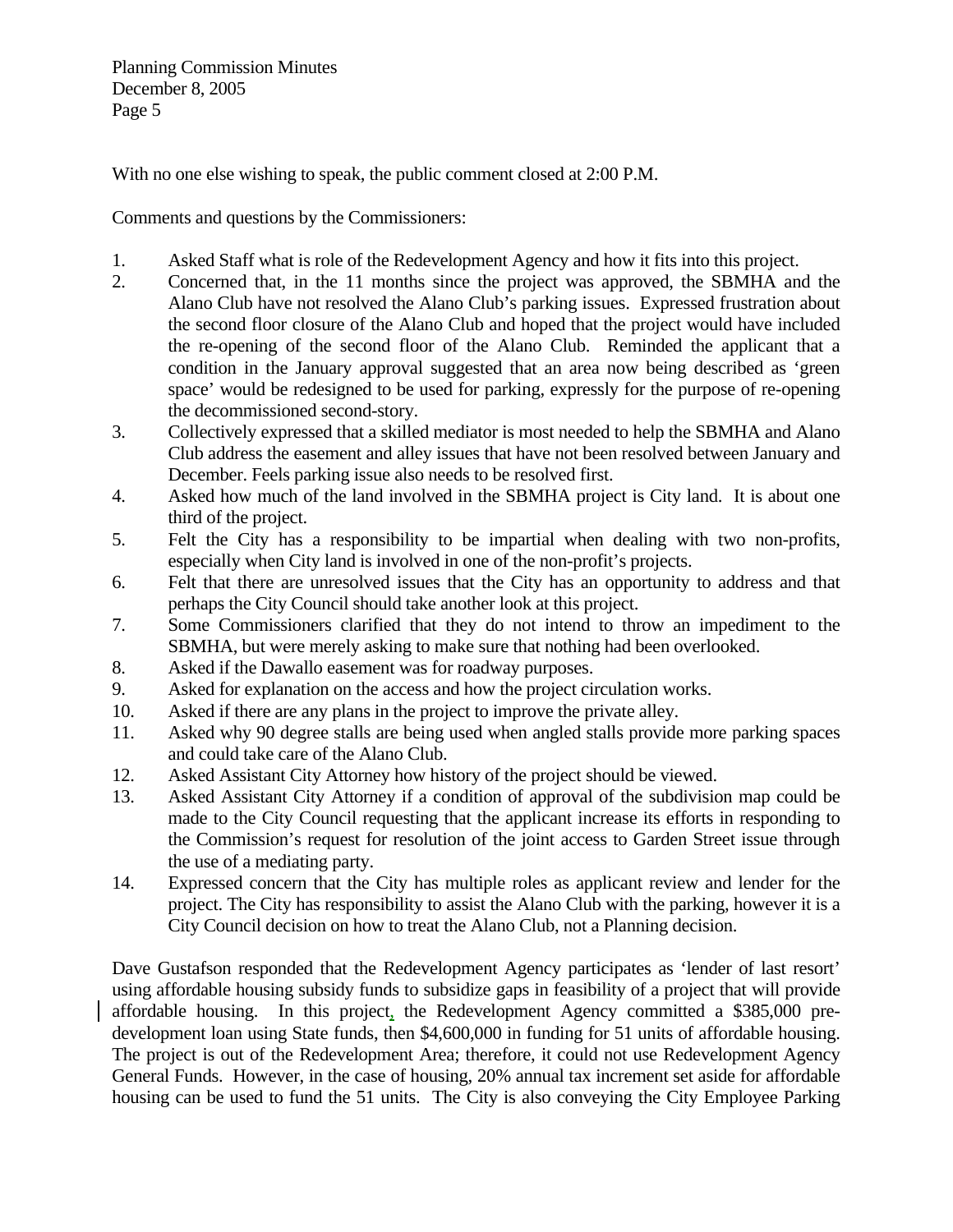Lot property across from 630 Garden Street to the project for the necessary affordable housing units.

Jan Houchauser, Architect, explained how the circulation would work. The alley has an inherent problem in that it is approached as a one-way situation, but is limited to 10 feet on the Cota Street exit, which would not accommodate Fire Department emergency vehicles. SBMHA has designed a back out hammerhead on its property for emergency vehicle use.

Mr. Houchauser added that SBMHA has planned, and will pay, to protect trees, address specialized pavement areas and curb cuts, and add new paving, however, there will not be a new alley. Any damage caused by construction will be paid for by SBMHA.

Ms. Hubbell stated her recollection at the time of the lot split was that parking had been divided to accommodate the historic uses; the Alano Club did not have enough parking, hence the second floor was decommissioned. It was suggested by the Commission then that other options be explored; in response, the SMBHA provided six spaces after 5 P.M. for use by the Alano Club, but other options were still to be considered. By closing the access to Garden Street under the proposed project, four spaces are lost. SBMHA has taken into account these four spaces in the proposed lot at no cost to the Alano Club, a market cost would only be charged for the spaces needed beyond the four. Ms. Hubbell also noted that the Commission had encouraged, not required that these parking issues be resolved.

Mr. Vincent cited Municipal Code 28.06.010 that defines the charge of the Planning Commission. On this item, the Commission is acting as the advisory agency regarding a subdivision request. Before the Commission today is a tentative subdivision map, the obligation is to consider the map regarding the general plan and zoning ordinances; not the fairness of the application to adjacent property owners. If the City Council sees it fit, it can address the Alano Club issues at a point in the future; there will be time to address these issues. The alley is a private alley owned by 10 private property owners. The City cannot get involved with a maintenance agreement between private parties.

Mr. Vincent added that the condition related to parking was carefully worded for the Commission. It required the applicant to negotiate in good faith and report the negotiation results to the Community Development Director before the issuance of a building permit. The Commission approved the Resolution and to change the meaning of that would be a problem.

Mr. Vincent reminded the Commission that he had advised against a condition for parking negotiation, but honoring the Commission's desire, a condition was included that was not meant to be an impediment, merely a direct statement to the applicant wanting the condition to be resolved. The Planning Commission continues to desire a resolution to this issue by asking the SBMHA to resolve a problem the Alano Club has with insufficient parking. Mr. Vincent asked the Commission that if they are to consider this condition, would it be an impediment to the project moving forward, the finalization to the map; or an intention of encouragement to the applicant to use such efforts. Mr. Vincent asked the Commission to define intent of the condition.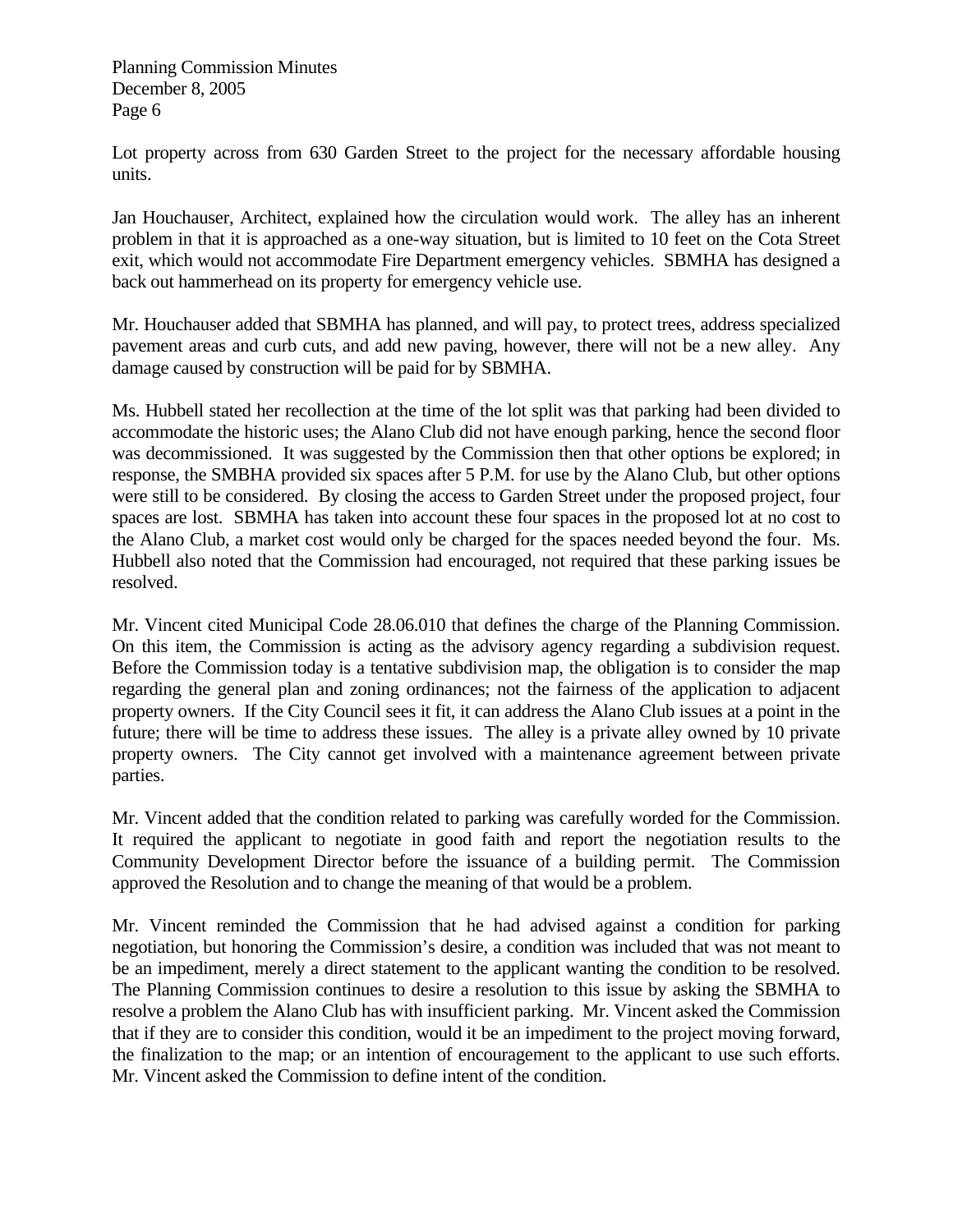#### **MOTION: White/Jostes Assigned Resolution No. 082-05**

Approve the one lot tentative subdivision map making the findings in the staff report and with the conditions as outlined by Staff.

This motion carried by the following vote:

Ayes: 3 Noes: 2 (Maguire, Mahan) Abstain: 0 Absent: 2 (Myers, Jacobs)

Chair Maguire announced the ten calendar day appeal period.

#### **MOTION: White/Mahan**

Forward to Council a summation of the dialog that occurred today with respect to the Alano Club parking with emphasis that since the lot split occurred two to three years ago, the Planning Commission expected that the Alano Club would be receiving adequate parking out of the joint private and public project. Since this has not occurred, the Commission seeks Council action on how to deal with this issue.

This motion carried by the following vote:

Ayes: 5 Noes: 0 Abstain: 0 Absent: 2 (Myers, Jacobs)

Chair Maguire announced that this letter is not appealable.

The Commission recessed from 3:00 P.M. and reconvened at 3:19 P.M.

Commissioner Myers arrived at 3:10 P.M.

### **IV. CONTINUED ITEMS:**

#### **ACTUAL TIME: 3:19 P.M.**

### **A. APPLICATION OF DAVID NEUBAUER, PROPERTY OWNER, 3501 SEA LEDGE LANE, APN 047-082-004, A-1/SINGLE-FAMILY RESIDENTIAL AND SD-3/COASTAL OVERLAY ZONES, GENERAL PLAN DESIGNATION: RESIDENTIAL, 1 UNIT PER ACRE, (MST2004-00141)**

The proposed project involves the construction of a new two story 488 accessory cabana structure and 600 square foot sun deck over a three car garage/storage structure. The project also includes a lap pool, spa, new security gate, roof deck with wind screen and as-built landscaping improvements. The proposal also includes the demolition of an accessory structure, storage building, workshop, three car garage and abandonment of septic system. A total of 482 cubic yards of grading is proposed along with drainage improvements for the site. A 40 inch high retaining wall, under grounding of private sewer and electrical utility improvements are also proposed for the private street. The project will result in a 3,458 square foot single family residence with a detached 720 square foot three car garage on a 1.03 acre lot.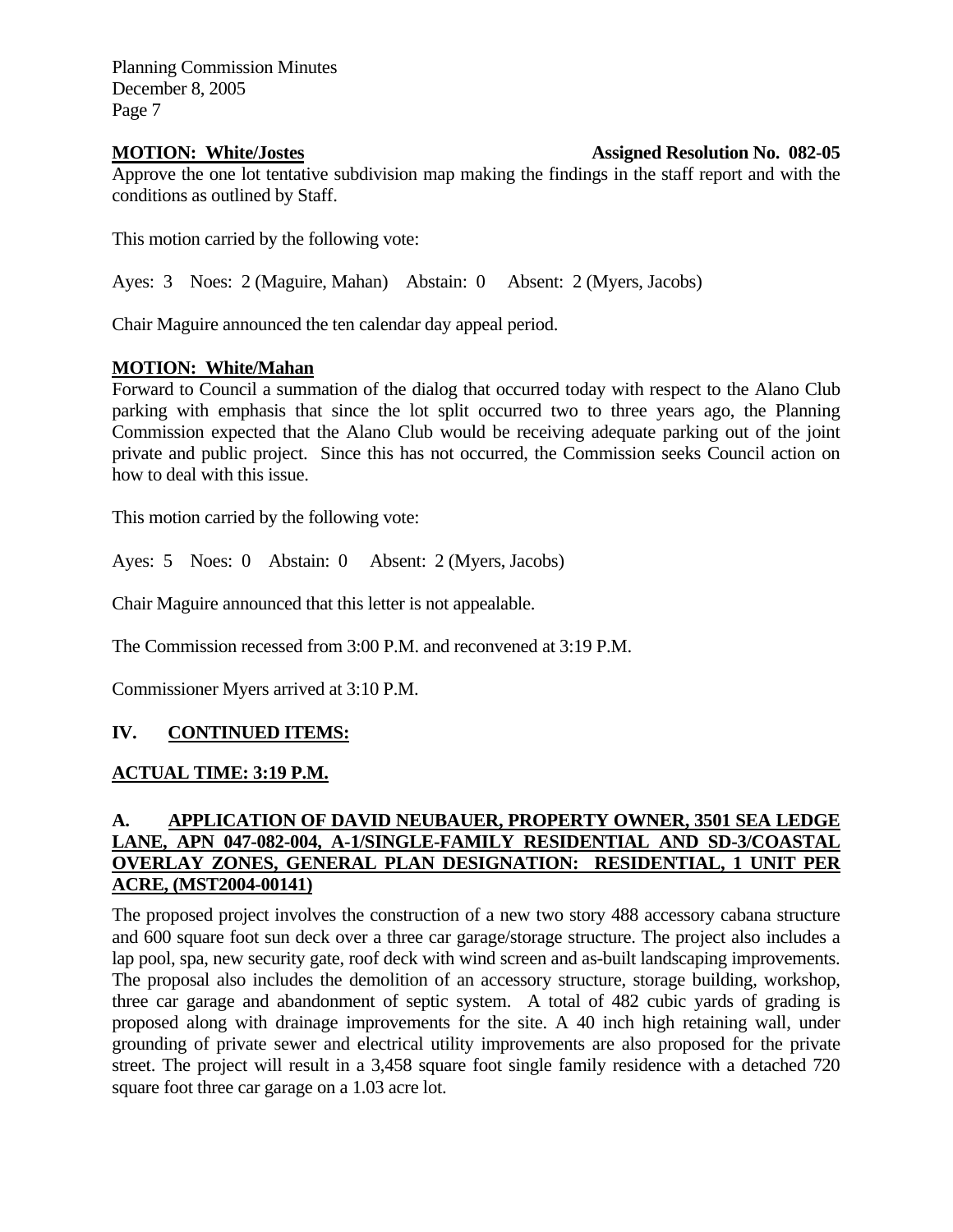The discretionary applications required for this project are:

 A Coastal Development Permit to allow the proposed development in the Appealable jurisdiction of the City's Coastal Zone (SBMC §28.45.009)

The Environmental Analyst has determined that the project is exempt from further environmental review pursuant to the California Environmental Quality Guidelines Section 15303. (Existing Facilities)

Case Planner: Jaime Limón, Senior Planner Email: jlimon@SantaBarbaraCA.gov

Jaime Limon, Senior Planner, gave an overview of the project.

David Neubauer, Owner, gave a presentation of the project.

Public comment opened at 3:49 P.M.

The following people spoke in opposition to the project:

Christopher Jacobs, attorney, representing neighbors Tom and Kathy Dunlap: re: water drainage and seismic movement; other issues outlined in letter submitted December 5, 2005.

With no one else wishing to speak, the public comment closed at 4:13P.M.

Commissioners Comments and Questions:

- 1. Asked for clarification of the drainage concern.
- 2. Asked Staff if the 600 square foot sundeck is roofed.
- 3. Asked if it is appropriate to be called a roof deck as opposed to sundeck.
- 4. Asked if covered deck would be included in FAR calculations.
- 5. Asked if the deck is covered, would it constitute a bigger accessory building than an accessory building by itself.
- 6. Asked for explanation of the topography map and evaluating grading; want to know what is filled and what is cut. Asked Staff how conclusion was reached.
- 7. Asked Staff what number was involved in the cut for the garage.
- 8. Asked to hear from the geologist about weight of pool in proximity to a slide area. Asked if significant weight in any area on Sea Ledge Lane would affect the geology.
- 9. Asked to what extent the project was part of the Sewer Master Plan.
- 10. Asked about another project on Sea Ledge that required the applicant connect to the public sewer system once it became available. Asked if that were true and enforceable for all residents or just on a project-by-project basis.
- 11. Asked if the palm trees have reached their maximum height.
- 12. Asked Staff what assurances exist to preclude a conversion of the accessory structure into a living unit.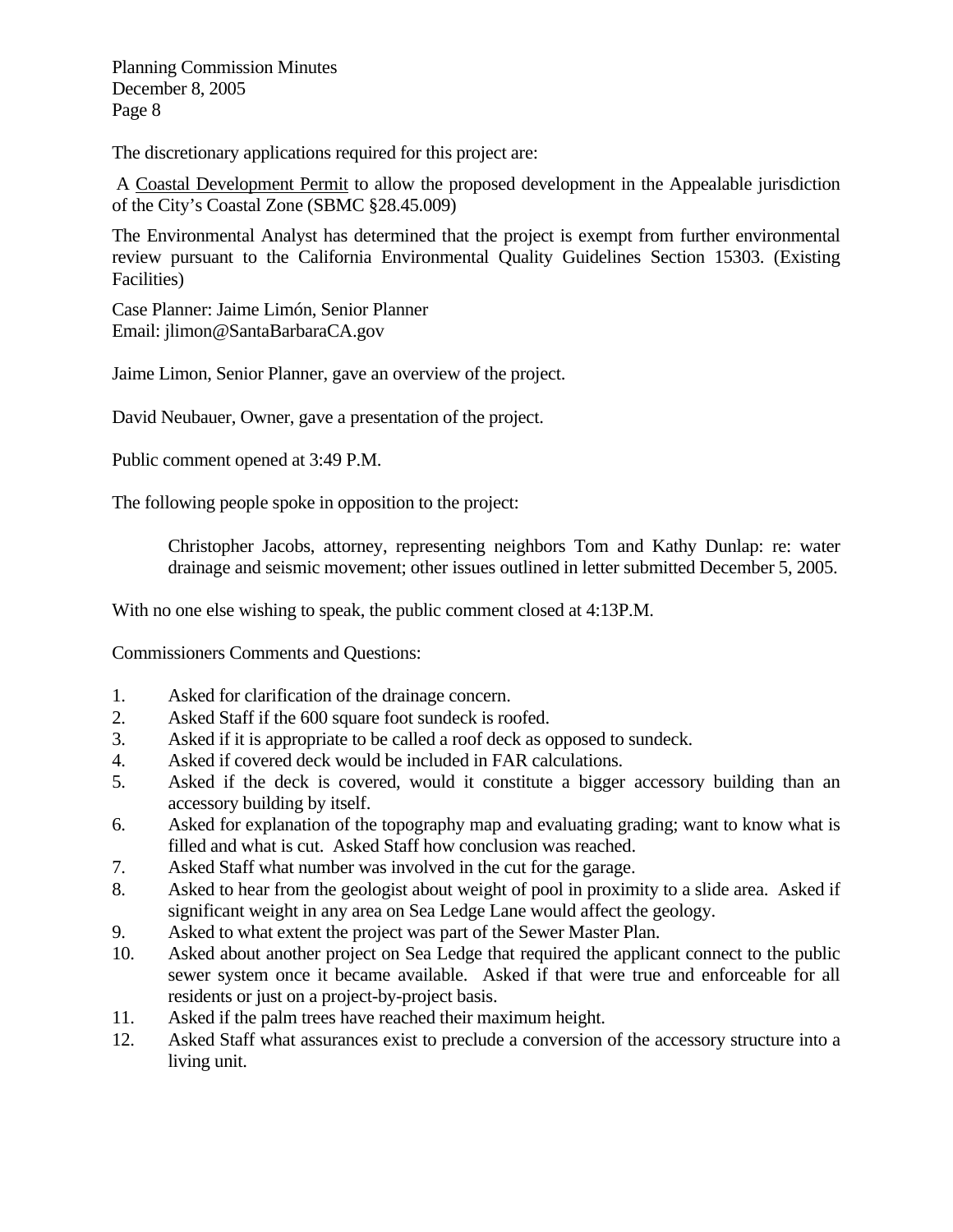13. Asked if the project is approved, would like conditions to require an engineering grading plan; suspects more grading is necessary than what is proposed. If calculations are significantly different, would like the applicant to return to the Commission.

Mr. Jacobs addressed drainage concern with Commissioners. Ms. Hubbell added that the drainage locations could be seen on Exhibit D on page 5.

Mr. Limon confirmed the sundeck is roofed and stated that it is not included in the FAR calculations. He added that it is not enclosed, so it is not included in the accessory building square footage. He further stated that the project is not part of the Sewer Master Plan.

Ms. Hubbell checked to see if the deck square footage numbers are included in the FAR or under the Neighborhood Preservation Ordinance; however, she stated that even if the deck is covered, but not enclosed, it is not considered accessory square footage under the zoning rules. She also stated the sewer connection condition is applied on a case-by-case basis.

Mr. Limon stated that the ABR encouraged Mr. Neubauer to enclose the deck. At the time, Staff was not prepared to allow the structure to be enclosed in the manner to support an accessory building of that size. Mr. Limon made the decision that full grading plans and evaluation were not required. Staff determined that 200 cubic yards of cut and 200 cubic yards of fill were all that was needed for balance; approximately 240 cubic yards of cut are for the garage. He also stated that not all of the palm trees have reached maturity.

Dr. William Anikouchine, certified engineering geologist, did the oceanography for the Sea Ledge Lane area; gave historical perspective of the landslide being referenced as being in place for thousands of years. Dr. Anikouchine explained the stability of the surface of the homes built on Sea Ledge.

Chris Short, Building and Safety Division, stated the septic tank criteria for the proposed project was based on plumbing fixture count. An evaluation of the existing septic system revealed it was possibly not capable to handle the full capacity. The applicant then looked at a private sewer system; a condition exists that when the project comes into Building and Safety, the private sewer system must be in effect before a building permit is issued.

Commissioners' comments and conclusions:

- 1. Explained logic behind glass railings; does not see a reason for project railing to be glass. Many commissioners do not support the glass railings; others feel it is not an issue.
- 2. Most commissioners do not support the use of the palm trees.
- 3. Entrance off the easement should be removed and relocated to be from the parking area that is a part of the building.
- 4. Roof open area is too big; suggest that ABR review again. Feels the size, bulk and scale of the building looks big because of the roofed area that adds to the bulk of the building.
- 5. Not comfortable leaving the determination of Coastal Access steps to a separate enforcement case; would like to know if steps were present before 1976 (year of Coastal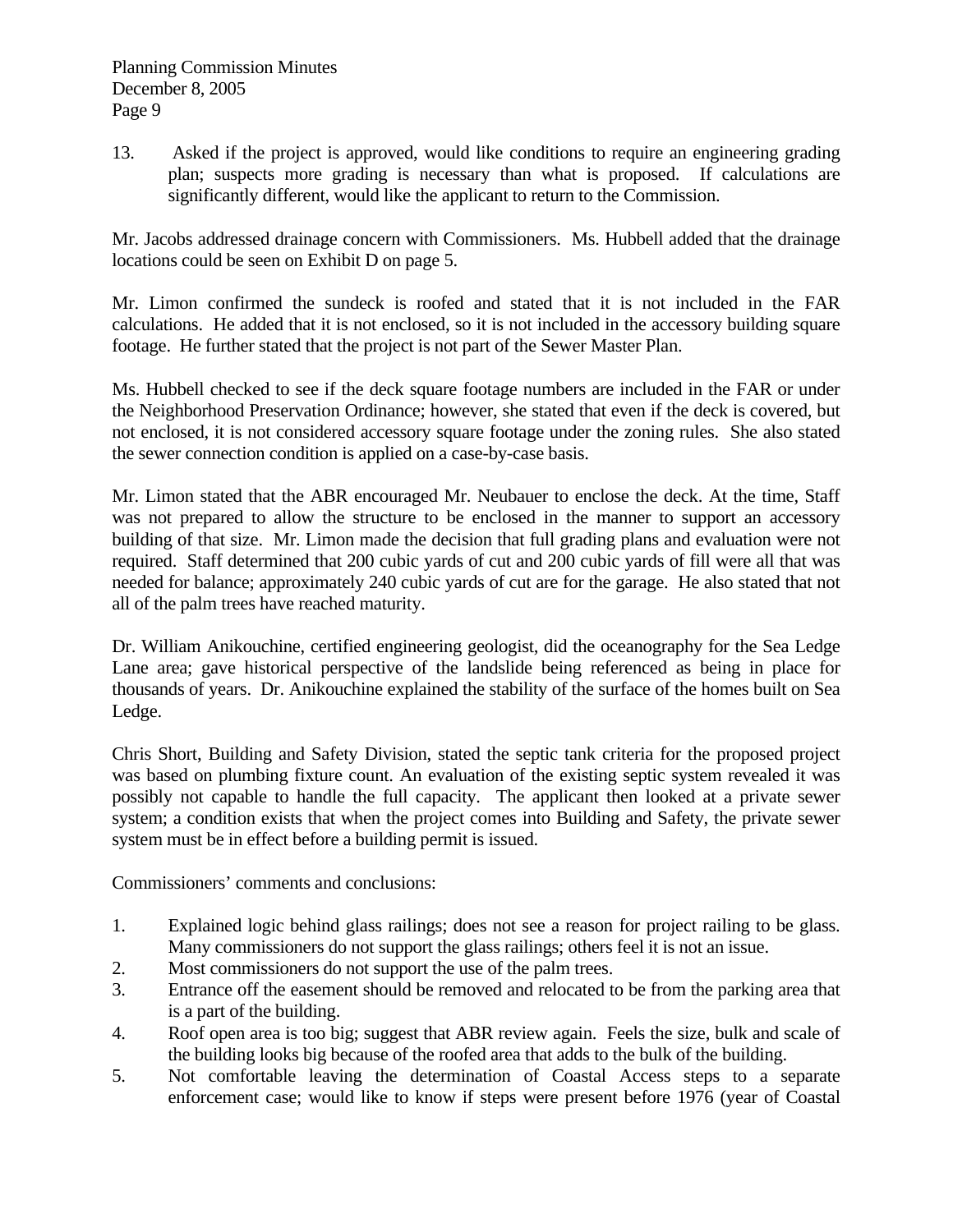Act), or a condition of approval that the determination be made before the building permit is issued.

- 6. There are too many issues still unresolved. Concerned with cabana and deck; cabana design gives appearance of being a separate residential unit.
- 7. Reservations with pool in a geological, unstable, sensitive area; concerned with the addition of more water to the cliff area and the potential for a pool crack.
- 8. Asked Staff if there was anything in the Single Family Design Guidelines that discourage roof decks.
- 9. Asks about the pool situation of prior projects on Sea Ledge Lane. Asked if there have been Coastal Permits issued for pools.
- 10. Asked Dr. Anikouchine if the underlying soil is unstable, if the pool and the house were to be moving.
- 11. Size, bulk and scale of the cabana structure are excessive and the prospective use of this scale may exceed the intended use of the cabana.

Mr. Limon replied that there is not a guideline; however the practice over time has been to limit roof decks due to privacy issues.

Ms. Hubbell recapped staff discussion over Commissioners expressed views on palm tree removal. The palm trees are their illegally and require their own Coastal Development Permit. Suggest separate motion to deny palm trees and a motion that includes all other issues. Can add conditions for ABR Review, relocating the entry to the cabana, prohibiting the use of glass or polyvinyl rail, study reducing the covered deck area, requiring an engineered grading plan, and the legal status of the bluff staircase prior to the issuance of a building permit. Ms. Hubbell replied that some pools have been removed; there are some pools that have been approved.

Dr. Anikouchine stated he did research on the pools on Sea Ledge and they are all in good condition with no cracks. If proposed pool built to standards would not crack. He added that if the pool were to have a crack, the amount of water leaking would not be significant to cause a critical problem for the bluff.

Mr. Neubauer stated he consulted Penfield and Smith, and Grant Castleberg. The Planning Commission approved the rock revetment landscape plan prepared by Grant Castleberg. Mr. Castleberg confirmed in writing, that the list of approved landscaping included palm trees.

### **Straw Vote:**

| Who could support the pool as submitted? |  |         |  |            |                    |
|------------------------------------------|--|---------|--|------------|--------------------|
| Ayes: 6                                  |  | Noes: 0 |  | Abstain: 0 | Absent: 1 (Jacobs) |

### **Straw Vote:**

Who could support the proposed deck on the existing house? Ayes 3 Noes:3 Abstain: 0 Absent: 1 (Jacobs)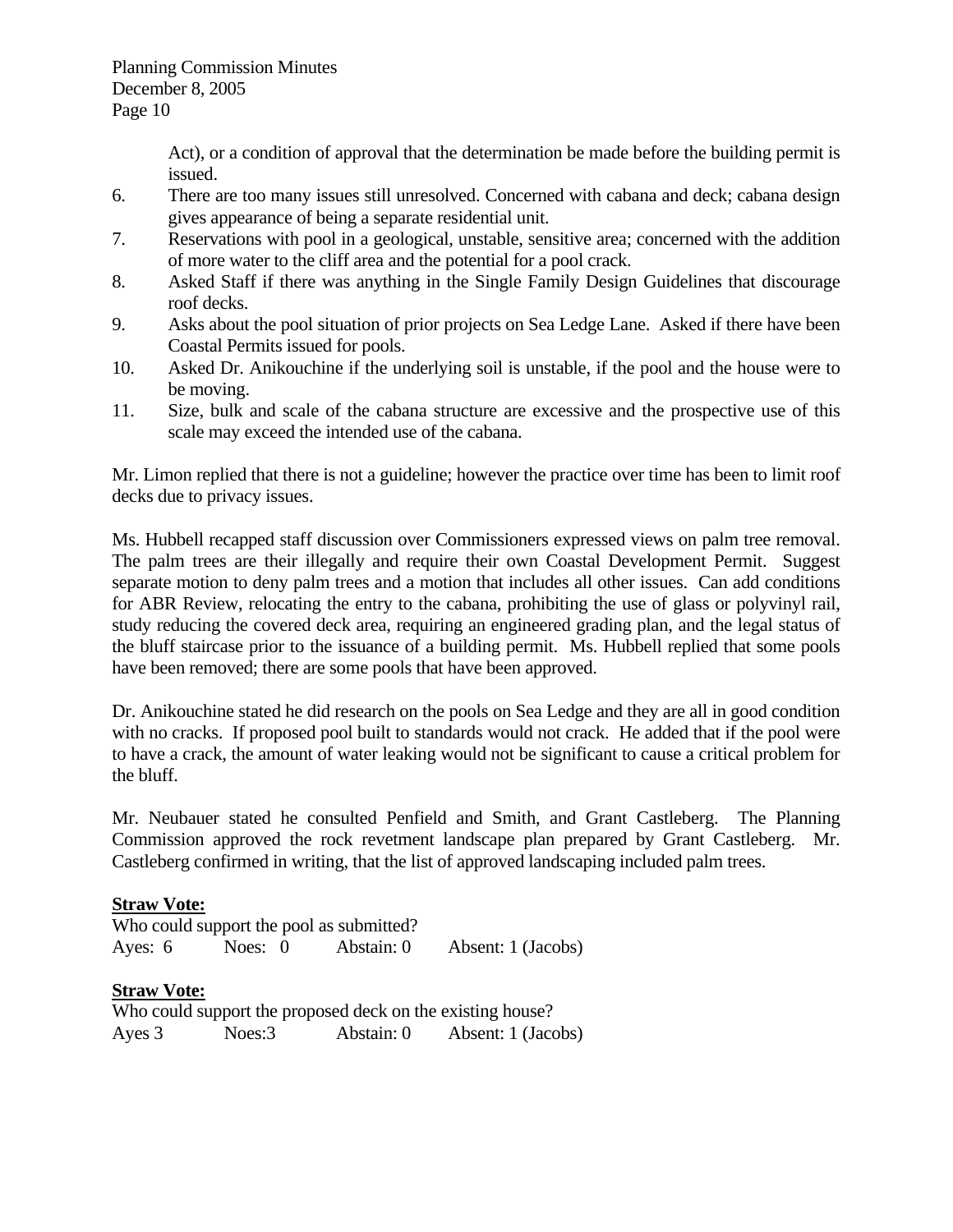#### **MOTION: Mahan/Larson Motion Assigned Resolution No. 083-05**

Approve the Coastal Development Permit, making the findings outlined in the Staff Report and subject to the conditions of approval, amended to include the following conditions: 1) Remove palm trees. 2) Relocate the cabana entrance away from the easement. 3) Work with Architectural Board of Review to reduce the size, bulk, and scale of roofed sundeck. 4) Accept the pool as submitted. 5) Eliminate the roof deck on the main house. 6) Resolve the bluff stairs before a permit is issued. 7) Provide an engineered grading plan that is in conformance with legality of the total cut and fill of the 483 cubic yards and not to exceed 500 cubic yards. 8) Submit a sewer and undergrounding master plan under separate application. 9) Record a zoning compliance declaration for the cabana with no more than 30 feet for the bathroom size in the cabana.

This motion carried by the following vote:

Ayes: 6 Noes: 0 Abstain: 0 Absent: 1 (Jacobs)

Chair Maguire announced the ten calendar day appeal period.

Commissioner Jacobs arrived at 5:05 P.M.

The Commission recessed at 5:00 P.M. and reconvened at 5:12 P.M.

## **ACTUAL TIME: 5:13 P.M.**

#### **B. APPLICATION OF B3 ARCHITECTS, AGENT FOR CLEO M. PURDY AND MICHAEL G. SCHMIDTCHEN, CO-TRUSTEES, PROPERTY OWNERS, 3885 AND 3887 STATE STREET, APN 051-022-012 AND 051-022-033, C-2/SD-2: COMMERCIAL AND UPPER STATE STREET AREA OVERLAY ZONES, GENERAL PLAN DESIGNATION: GENERAL COMMERCE (MST2004-00801)**

The project consists of a merger of two parcels and the construction of a new mixed-use development with three commercial spaces (8,845 sq. ft. total) and fifty-five (55) one-bedroom condominium units. The residential condominium units consist of 38 market rate units, 15 middle income affordable units and 2 moderate income affordable units. The proposal includes 101 parking spaces (86 spaces in a subterranean garage and 15 uncovered spaces). The existing 12 room motel and the 22,250 square foot office building would be demolished.

The discretionary applications required for this project are:

- 1 Modification to allow encroachments into the front yard setback along State Street (SBMC§28.45.008);
- 2. Modification of lot area requirements to allow twenty-one (21) bonus density residential condominium units (SBMC§28.21.080.G);
- 3. Modification to allow less than the required number of parking spaces (SBMC§28.90.100); and
- 4. Tentative Subdivision Map for a one-lot subdivision to create fifty-five (55) residential condominium units and three (3) commercial condominium units (SBMC§27.07 and 27.13).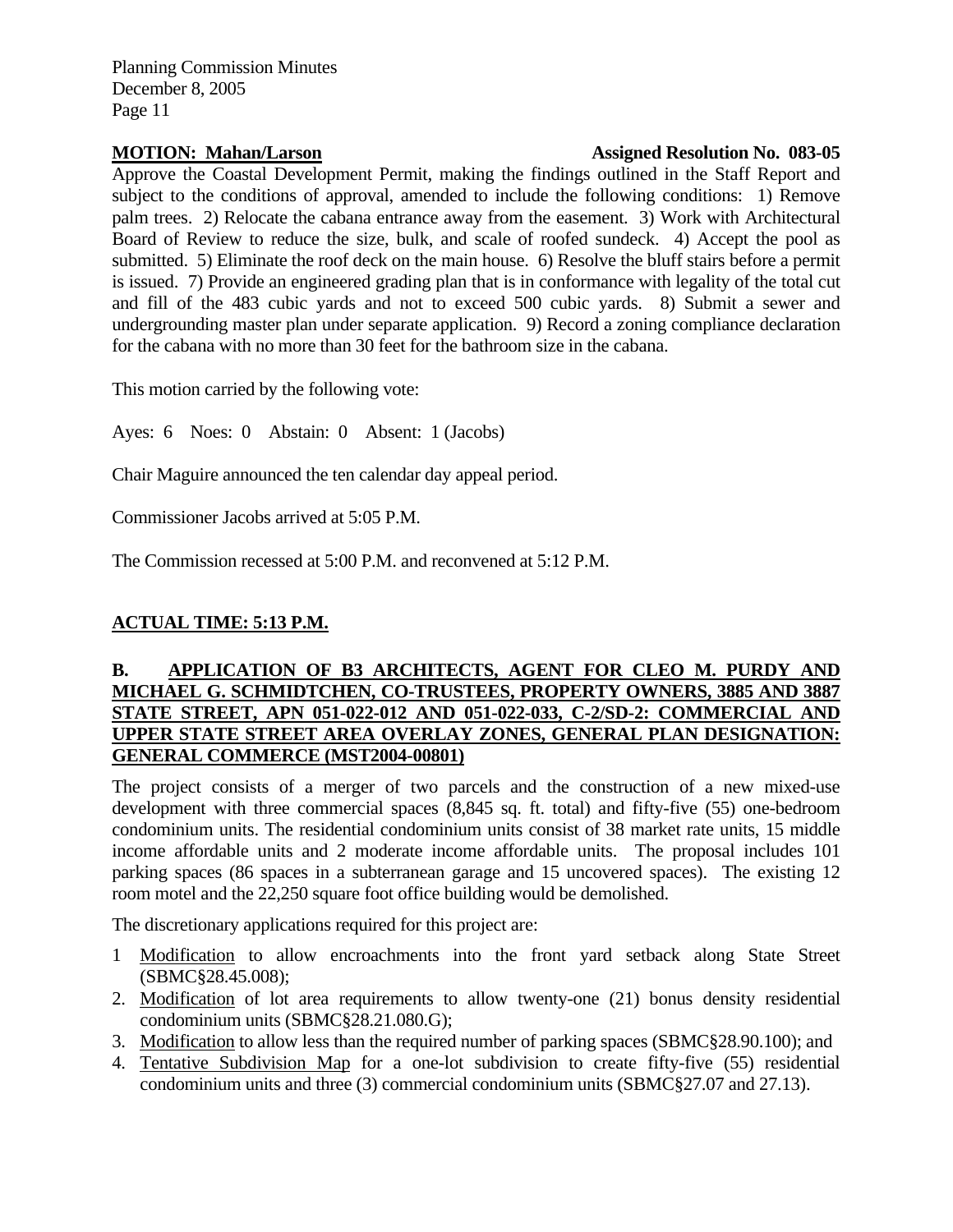The Environmental Analyst has determined that the project is exempt from further environmental review pursuant to the California Environmental Quality Act (CEQA) Guidelines Section 15332 (Proposed Infill Development Project).

#### **The proposed project has been revised in response to comments received at the previous Planning Commission hearings held on October 20 and November 3, 2005.**

Case Planner: Kathleen Kennedy, Assistant Planner Email: [kkennedy@SantaBarbaraCA.gov](mailto:kkennedy@SantaBarbaraCA.gov) 

Kathleen Kennedy, Assistant Planner, gave a brief review of the project.

Barry Berkus, B-3 Architects, introduced Doug Singletary, John Rosenfeld, and Scott Schell of his team. Each gave a brief power point presentation.

Public comment opened at 5:45P.M.

Those speaking in support of the project:

Diana Lovan, Cottage Hospital Bud Laurent, Coastal Housing Partnership, submitted written statement Steve Cushman, Santa Barbara Region Chamber of Commerce, submitted written statement Rusty Fairly, Santa Barbara Region Chamber of Commerce, submitted written statement Teri Malinowski Dane Goodman submitted a written statement Jill Brouillard, neighborhood business owner, submitted written statement John Arguelles, neighboring Dentist, and his colleagues

Those speaking in opposition of the project:

Das Williams submitted written statement James Kyriaco, Jr., Citizens Planning Association Paul Hernadi, Citizens Planning Association Jim Kahan, Allied Neighborhood Association Catherine McCammon, Legue of Women Voters Joe Guzzardi Michael Self Janet Wolf

With no one else wishing to speak, the public comment was closed at 6:12P.M.

Commissioners Larson and Jacobs stated they had met with Staff and the applicant to review the plans. Commissioner Larson disclosed that her husband is an employee of Cottage Hospital and wanted to ensure that there was no conflict. Jan Hubbell stated that there is no conflict.

Commissioner's comments and questions: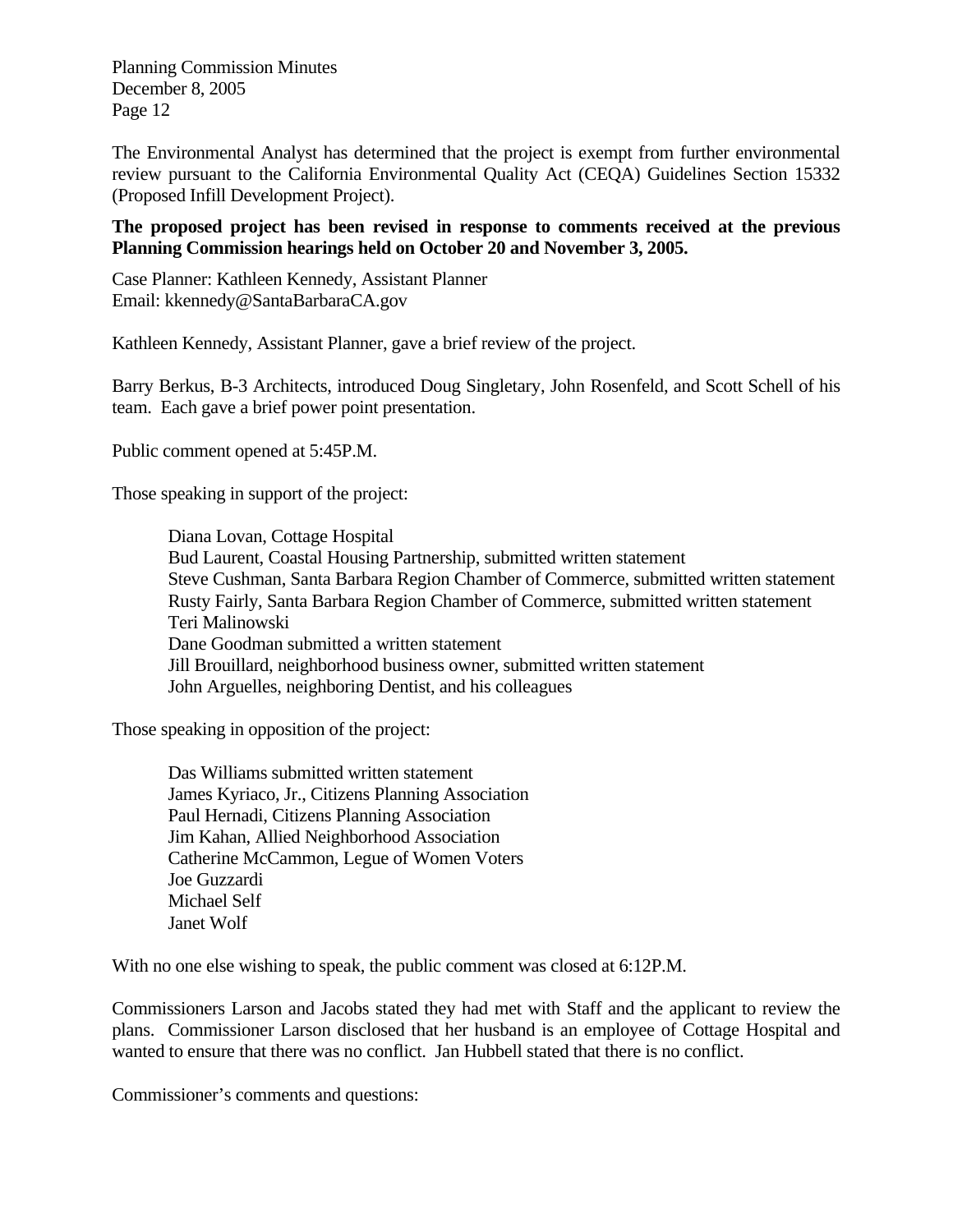- 1. Asked if a front setback Modification was still required.
- 2. Asked applicant how the condominium fees would work for the affordable units.
- 3. Asked if the commercial space would include restaurants.
- 4. Asked whether the applicant considered an arch over the driveway.

Ms. Hubbell stated that, because the building is three stories, the required setback is twenty feet. The second and third floors meet that setback, the first floor is ten feet from the property line; therefore, a Modification is required.

The applicant responded that the operating budget for the HOA has not been developed, but high maintenance improvements, such as pools, have been eliminated from the site to keep operating costs low. Mr. Berkus added that sale prices have been stated at \$219,000 and \$179,000. Ms. Hubbell added that HOA fees are calculated based in part, on square footage and the affordable units have less square footage, therefore, would have lower HOA fees.

Mr. Berkus confirmed that the first floor would not have restaurants; coffee or deli acceptable. Mr. Berkus stated that an arch at the auto entry had not been studied further due to the easement restrictions.

The Commissioners individually or collectively stated the following:

- 1. Believes in project and feels it will enhance State Street. Appreciates the applicant's changes, especially the green building changes and appreciates the public input.
- 2. Concerned with the south elevation and would like to see its appearance more like the front elevation.
- 3. Area plan shows this project to be in the right place and can provide needed housing. It will not have a detrimental traffic effect as opposed to other development for that property. Existing buildings are obsolete and this project's change is positive.
- 4. Pedestrian passway through common area needs to be more pedestrian friendly.
- 5. North elevation is nice and has diverse breakup; side elevations should have a variation in parapet heights.
- 6. Side elevations should provide more window design variety.
- 7. Suggests that a condition of approval requiring folding grocery carts to be provided for each residential unit.
- 8. A final relocation plan for the motel tenants should be approved by the Community Development Director, with moving costs limited to South Coast.
- 9. Wonders why B units do not face west to take advantage of views. Asks that the ABR study the first floor views.
- 10. Appreciates the applicant's changes, but is still concerned with the size, density, open space, and limited setback. Likes the "parkettes" but does not feel they are a substitute for open space.
- 11. Concerned that, when the Church develops its property, there is the possibility that they will build something tall that will impact the units along the east property line. Recommends that ABR consider flipping some units to provide westerly windows.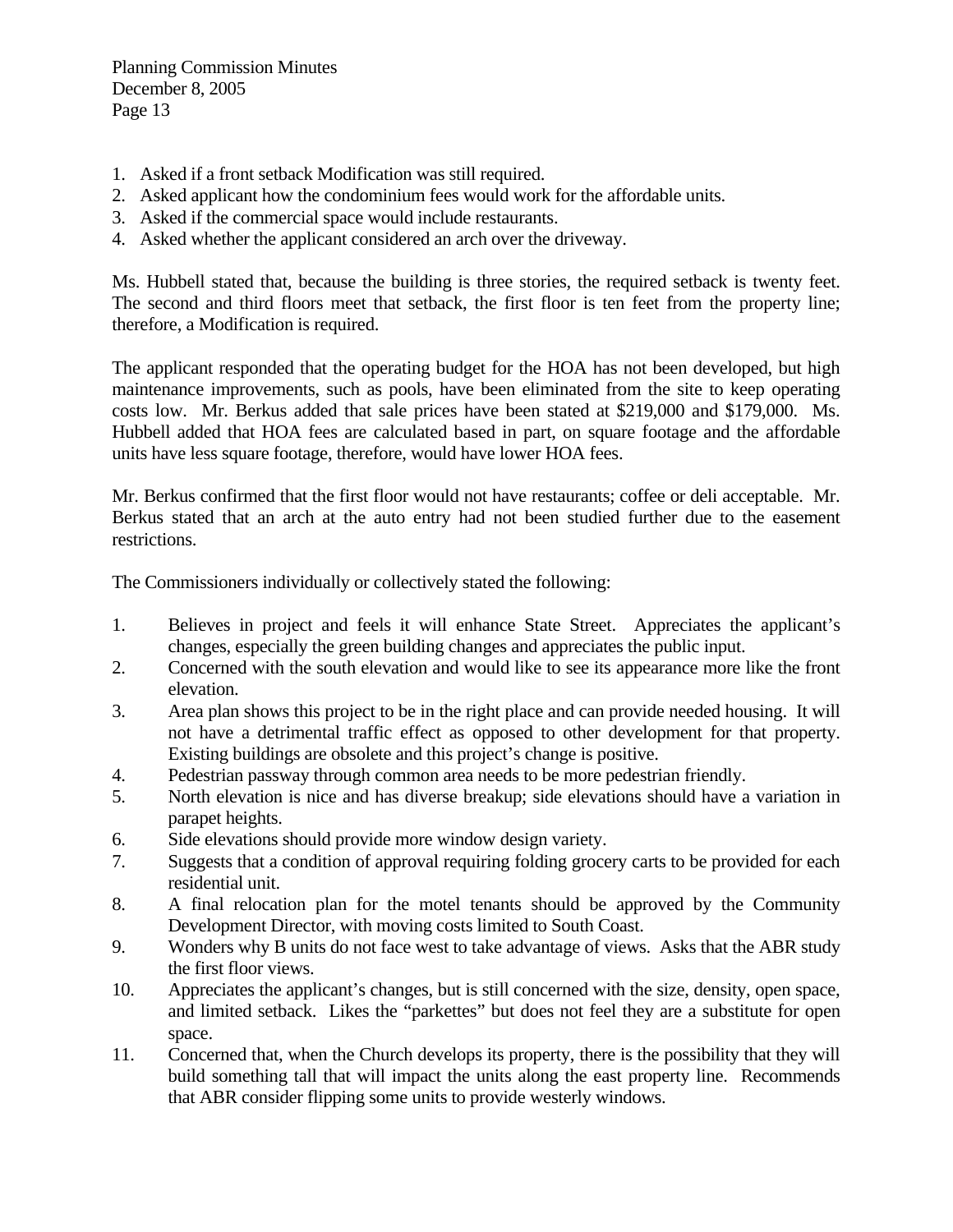- 12. The South elevation still reads like a four story structure. Suggest scaling down south elevation.
- 13. Concerned with parking and traffic congestion on upper State Street, not only with this project, but as a cumulative effect of the whole uptown State Street redevelopment. Past use was more like a suburban corporate park with large setbacks and parking lots toward street. Feels that the project is moving in the right direction.
- 14. Asked if there is a way to look forward to the day when there will be a focused EIR on the cumulative traffic impacts on Upper State Street, and whether this project could be requested financially to participate.
- 15. Would like to see a 99 year affordability policy or permanent condition for these units so that they stay in the affordable marketplace.
- 16. Supports project but would like to see less density and less repetitive fenestration.
- 17. Would like to see some people moving options, perhaps a shuttle.
- 18. Consensus amongst commissioners is a concern for cumulative traffic on Outer State Street. Would like to see a condition on project for monitoring of number of actual trips in and out of parking garage and spaces to see real time traffic generation on this project.
- 19. Consensus amongst commissioners is that this project sets a positive precedent for future development on Outer State Street.
- 20. One commissioner stated the site was overdeveloped.

### **MOTION: Mahan/Myers Assigned Resolution No. 084-05**

Approve the project making the findings outlined in the Staff Report, the findings for the front yard setback modification, lot area modification, parking modification, tentative subdivision map and residential condominium development with the following added conditions: 1) The owners would fund and permit traffic studies to be made onsite once a year for five years following certificate of occupancy. 2) Provide folding grocery carts for each unit. 3) Access through the front of the building shall be redesigned to be more pedestrian friendly through walkway articulation, placement of doors or windows or other features to add pedestrian interest. 4) The east and west elevations shall be further refined by providing variation in parapet height and more window variation, having some of the B units rotate to provide west facing patios, study providing west facing windows for some of the A units. 5) Reduce the apparent height of the South elevation so it does not have a four story appearance.

### Discussion:

- 1. Wondered if there was a linkage to the project if the applicant financially contributed to the cumulative traffic impact study.
- 2. Would like traffic report to include number of individuals using transit (car use, bus use, bike use), in addition to counts for A.M, P.M. and mid-day.
- 3. Would like to make sure that relocation plan is included in the Conditions of Approval

Mr. Vincent stated there is no linkage requiring this project to participate in a cumulative traffic study. Ms. Kennedy noted a relocation plan condition is already included.

This motion carried by the following vote: